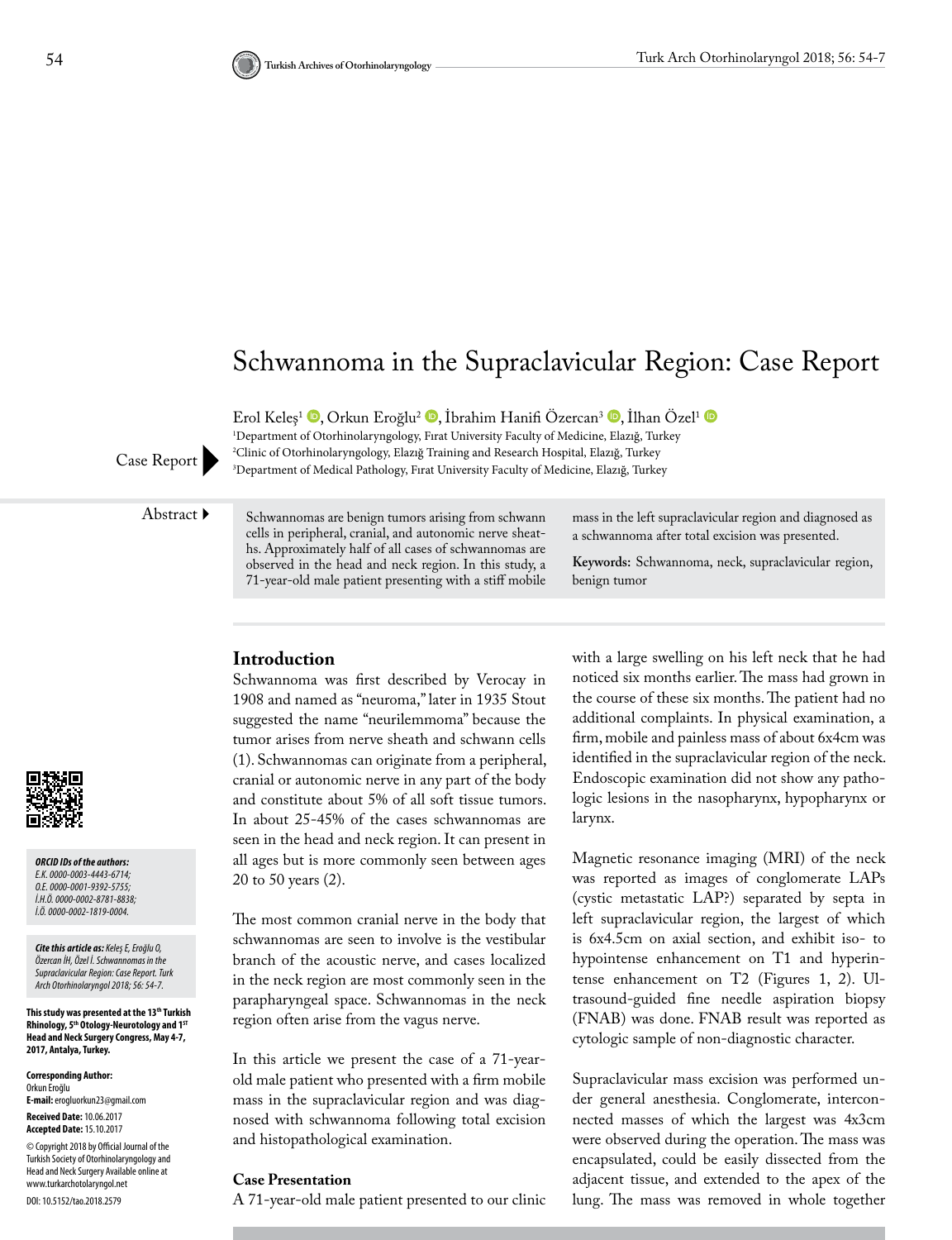

Figure 1. Preoperative MRI view of patient



Figure 2. Preoperative MRI view of patient

with its capsule and all the cervical structures were preserved (Figure 3). Neurologic deficit was not seen in the postoperative period. Histopathological examination of the surgical sample revealed a multi-cystic schwannoma (Figures 4, 5). Written informed consent was obtained from the patient for the scientific publication of his case.

## **Discussion**

Neurogenic tumors in the head and neck region are rare. Neurogenic tumors seen in this region are neurofibroma, schwannoma, neurogenic nevus, granular cell myoblastoma, neurogenic sarcoma, malignant melanoma and neuroepithelioma.

About 25-45% of the schwannomas settle in the head and neck region. These tumors can arise from any of the cranial, peripheral or autonomic nerves except the optic nerve.



Figure 3. Macroscopic view of the mass



Figure 4. Diffuse staining with S-100 in schwannoma (immunoperoxidase X200)



Figure 5. Palisading cells in Antoni A zone and loosely meshed cells in Antoni B zone (HE X200)

Schwannomas constitute less than 1% of the tumors seen in the head and neck region. Studies have found no significant differences between genders with respect to predominance. The probability of malignant transformation of schwannomas is around 8-10%. They can be seen in all age groups, however, are more common in the third and fourth decades of life (3). Our patient's age was 71, considerably higher than the mean age reported in the literature.

Schwannomas are grouped as medial and lateral in terms of their localization and the nerve they arise from. Parapharyngeal schwannomas comprise the medial group. Cases which originate here arise from the last four cranial nerves, namely, the n.glossopharyngeus, n.vagus, n.accessorius, and n.hypoglossus. Schwannomas that originate from the cervical and brachial plexus comprise the lateral group (4). In our case the tumor was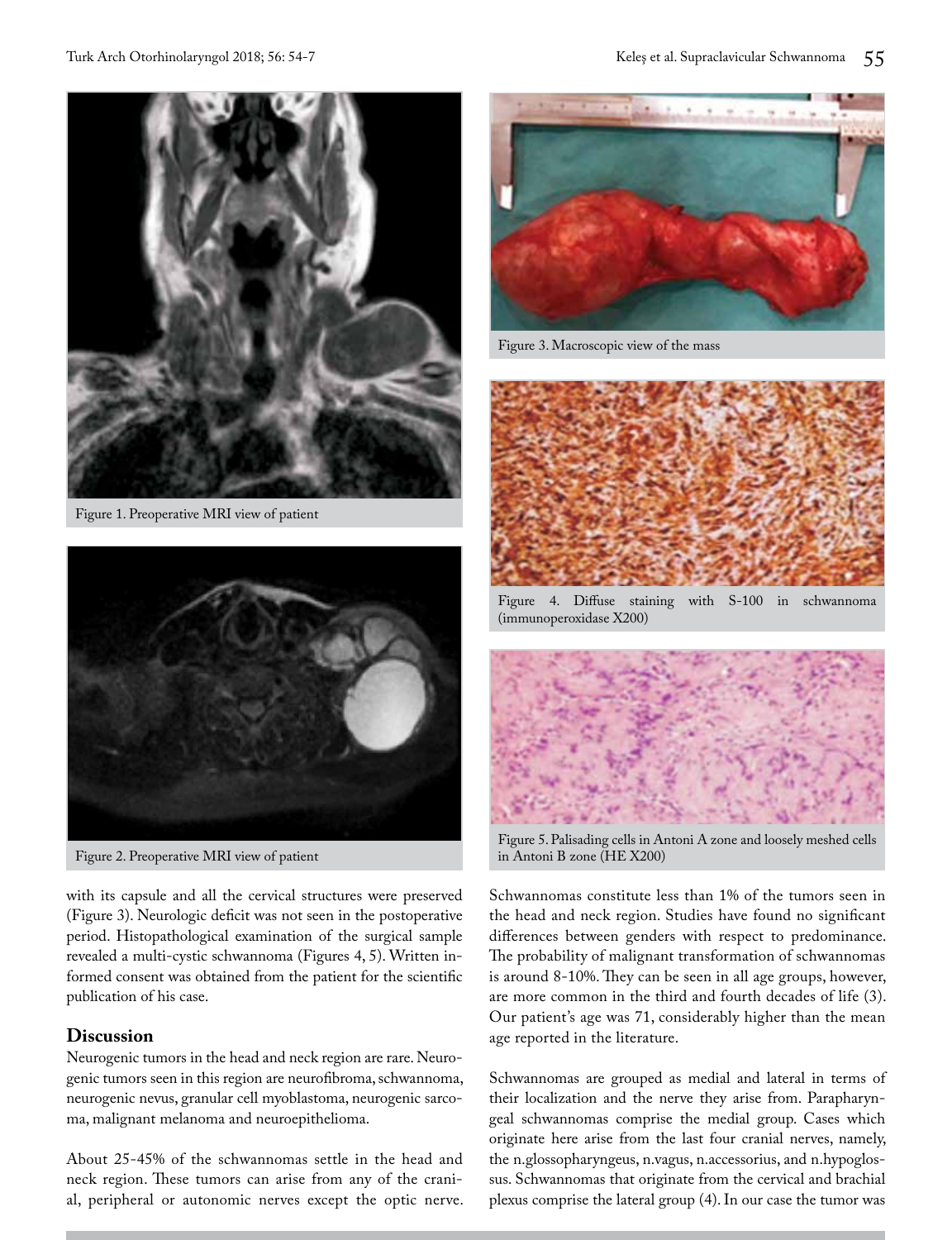of the lateral group, localized to the supraclavicular region and originating from the cervical or brachial plexus.

Schwannomas often settle in the parapharyngeal space of the neck and mostly arise from the 10<sup>th</sup> cranial nerve. Schwannomas that settle in this region are usually encountered as medial neck masses, and schwannomas that originate from the cervical or brachial plexus as lateral neck masses (5). Schwannomas do not present clinically for a long time. The most frequently encountered symptom is a slow growing mass. Neurologic findings and pain are rarely seen symptoms. In some advanced cases schwannoma can exert pressure on the adjacent anatomic structures, causing symptoms such as coughing, dysphagia, cranial nerve paralysis, Horner's syndrome and hearing loss (3). Our patient had a painless mass on his left neck that had been growing for six months. And there were no symptoms of pressure or signs of neurologic deficit.

Tumors originating from the brachial plexus are rarely seen and comprise less than 5% of the tumors in the upper extremities. In a study Kehoe et al. (6) report that 36% of the tumors originating from the brachial plexus localize to the supraclavicular, and 64% to the infraclavicular region.

Langner et al. (7) report that of their 21 schwannoma cases five (23.8%) originated from the brachial plexus, three (14.2%) from the  $10<sup>th</sup>$  cranial nerve, four (19%) from the sympathetic plexus, and three (14.2%) from other nerves. The authors report that in six cases (28.4%) of the same series the nerve from which the tumor originated could not be found. In our case, the tumor originated from the brachial plexus.

Schwannomas are encapsulated, well-circumscribed tumors and histopathologically show a biphasic pattern. Antoni A pattern is composed of compact spindle cells with elongated nucleus, arranged in fascicles and cords. Antoni B pattern is composed of hypocellular zones of fewer cells with loose myxoid matrix. Verocay bodies—oval acellular zones surrounded by parallel nuclear palisades—can be seen. Immunohistochemical staining is positive for S-100 and vimentin. Schwann cells stain positive for CD68 and GFAP. Likewise, S-100 and vimentin were positive in the presented case (8).

Carotid body tumors, lymphadenopathy, thyroid nodules or thyroid cysts, branchial cysts, teratoma, dermoid cysts, lipomas, metastatic masses and neurofibromas should be considered in differential diagnosis (9). Localization, radiological examination and FNAB are used for differential diagnosis. Preoperative radiological examination can provide useful information for diagnosing schwannoma. In computed tomography schwannomas appear well-circumscribed and slightly hyperintense. In MRI they appear slightly hypointense or isointense on T1 sequences and hyperintense on T2 sequences. Most schwannoma cases exhibit heterogeneous enhancement after contrast medium is given. Cystic degeneration zones are usually seen if schwannoma has reached large dimensions. Although the diagnostic value of FNAB is insufficient, it can be beneficial when evaluated together with radiological examination results (10). In our case, the atypical localization of the mass seen in preoperative radiological examination and interpretation of the cystic degeneration zones as conglomerates led the diagnosis away from schwannoma. It should nevertheless be considered that cystic degeneration zones can be seen in large-size schwannomas.

The preferred treatment in schwannoma is total surgical excision of the mass. Despite the risk of recurrence, it is important to preserve as much as possible the nerve from which the tumor has arisen. Valentino et al. (3) report a success rate of 56% for functional surgery. Intraoperative electrophysiological monitorization can be useful in terms of reducing complication rates. Recurrence after total excision is rare in schwannoma cases (4). In our case, the mass was totally excised, and since encapsulated, attachment to adjacent tissue structures was minimal, which allowed for easier dissection. Given the close proximity of the mass to the apex of the lung, there were risks of complications such as large vessel injury, pneumothorax and lung contusion during dissection. Careful dissection eliminated all of these complications. Neurologic deficit was not observed in the postoperative period.

## **Conclusion**

In patients over 40 years of age systemic examination should necessarily be performed with the assumption that masses in the supraclavicular region are secondary symptoms of a primary disease. Albeit rare, neurogenic tumors like schwannomas should be kept in mind in the differential diagnosis of firm, well-circumscribed, painless and mobile masses. It should also be kept in mind that cystic degeneration zones may be present in schwannomas that reach large dimensions, as was the case in our patient, and that these cystic degeneration zones can be confused with conglomerates in preoperative radiological examinations.

**Informed Consent:** Written informed consent was obtained from the patient who participated in this study.

Peer-review: Externally peer-reviewed.

**Author Contributions:** Concept - E.K., O.E., İ.Ö., İ.H.Ö.; Design - E.K., O.E., İ.Ö., İ.H.Ö.; Supervision - E.K., O.E., İ.H.Ö., İ.Ö.; Resource - E.K., O.E., İ.H.Ö.; Materials - E.K., O.E., İ.H.Ö.; Data Collection and/or Processing - E.K., O.E., İ.Ö.; Analysis and/or Interpretation - E.K., O.E., İ.H.Ö.; Literature Search - E.K., O.E., İ.H.Ö.; Writing - E.K., O.E., İ.Ö.; Critical Reviews - E.K., O.E., İ.H.Ö.

**Conflict of Interest:** No conflict of interest was declared by the authors.

**Financial Disclosure:** The authors declared that this study has received no financial support.

## **References**

1. Erbek HS, Erbek SS, Tosun E, Çakmak Ö. Intraparotid facial nerve schwannoma: a case report. KBB ve BBC Dergisi 2005; 13: 39-43.